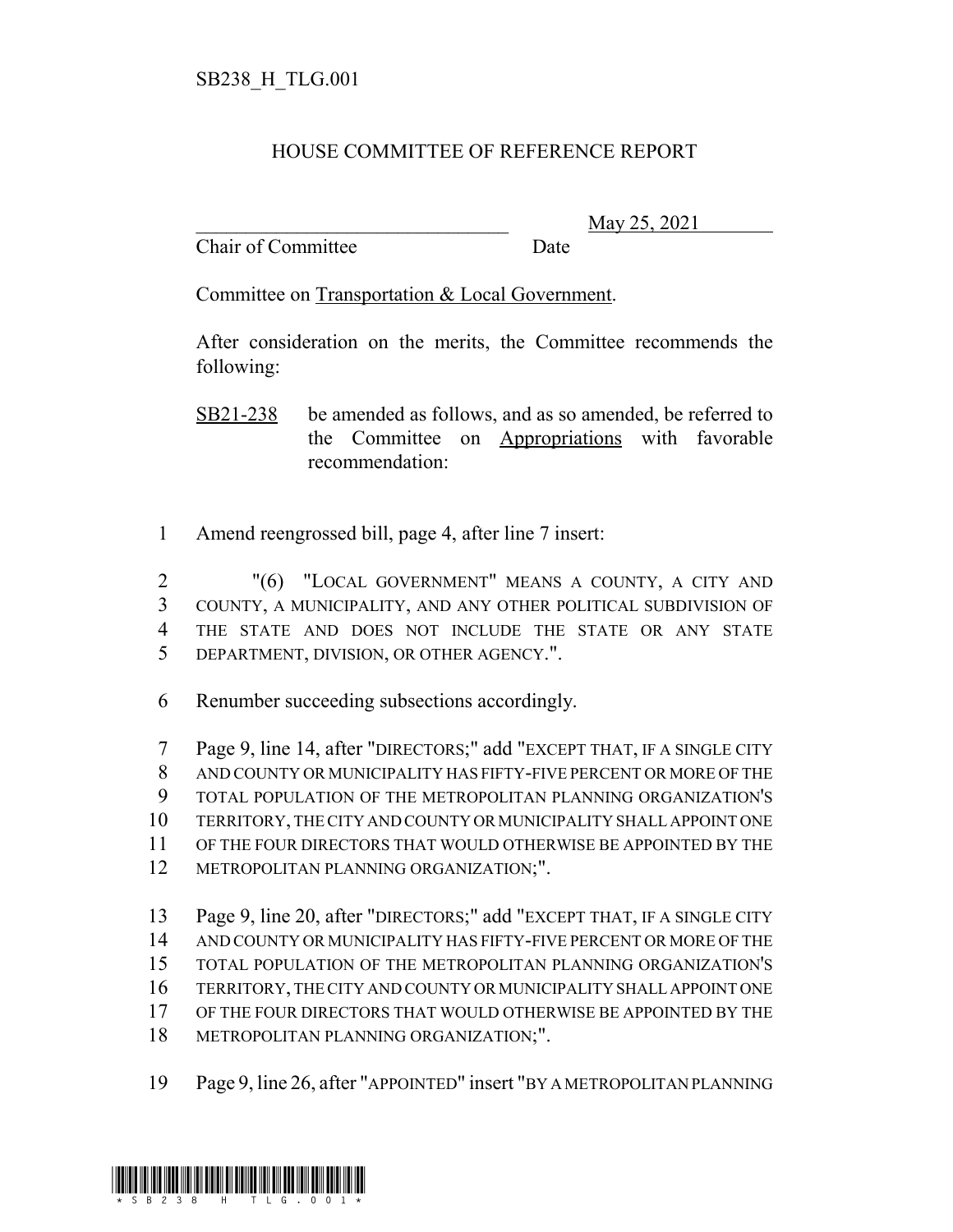- ORGANIZATION OR A COUNCIL OF GOVERNMENTS".
- Page 10, line 3, strike "JURISDICTION" and substitute "LOCAL GOVERNMENT".
- Page 10, line 6, strike "JURISDICTION" and substitute "LOCAL GOVERNMENT".
- Page 11, after line 21 insert:

 "(f) ONE ADVISORY NONVOTING DIRECTOR APPOINTED BY THE BOARD OF DIRECTORS OF THE I-70 MOUNTAIN CORRIDOR COALITION, OR ANY SUCCESSOR ENTITY TO THE COALITION. THE BOARD OF DIRECTORS 10 SHALL MAKE THE INITIAL APPOINTMENT NO LATER THAN DECEMBER 1, 2021. THE DIRECTOR SHALL SERVE AT THE PLEASURE OF THE BOARD OF DIRECTORS, BUT THE APPOINTMENT MUST BE REAFFIRMED BY THE BOARD OF DIRECTORS OF THE I-70 MOUNTAIN CORRIDOR COALITION NOT LATER THAN FOUR YEARS FROM THE DATE OF THE INITIAL APPOINTMENT AND NOT LATER THAN FOUR YEARS FROM THE DATE OF ANY SUBSEQUENT REAFFIRMATION.".

- Reletter succeeding paragraph accordingly.
- Page 12, line 24, strike "AND" and substitute "AND, EXCEPT AS OTHERWISE
- 19 SPECIFICALLY PROVIDED IN THIS ARTICLE 22,".
- Page 13, line 1, strike the first "THE" and substitute "ALL".
- Page 13, line 19, strike "PROVIDED IN THIS SUBSECTION (1)(a)," and 22 substitute "SPECIFICALLY PROVIDED IN THIS ARTICLE 22,".
- Page 14, line 2, strike "GOVERNMENTS" and substitute "GOVERNMENTS, AS PROVIDED IN SECTION 32-22-106 (1)(h),".
- Page 14, line 5, strike "MAY BE".
- Page 14, strike line 6 and substitute "MUST BE AT A PUBLIC HEARING.".
- Page 17, line 17, after "GOVERNMENTS" insert "AND IN COMPLIANCE WITH
- LAND USE AUTHORITY, PERMITTING REQUIREMENTS, AND REAL PROPERTY
- RIGHTS OF SUCH LOCAL GOVERNMENTS".